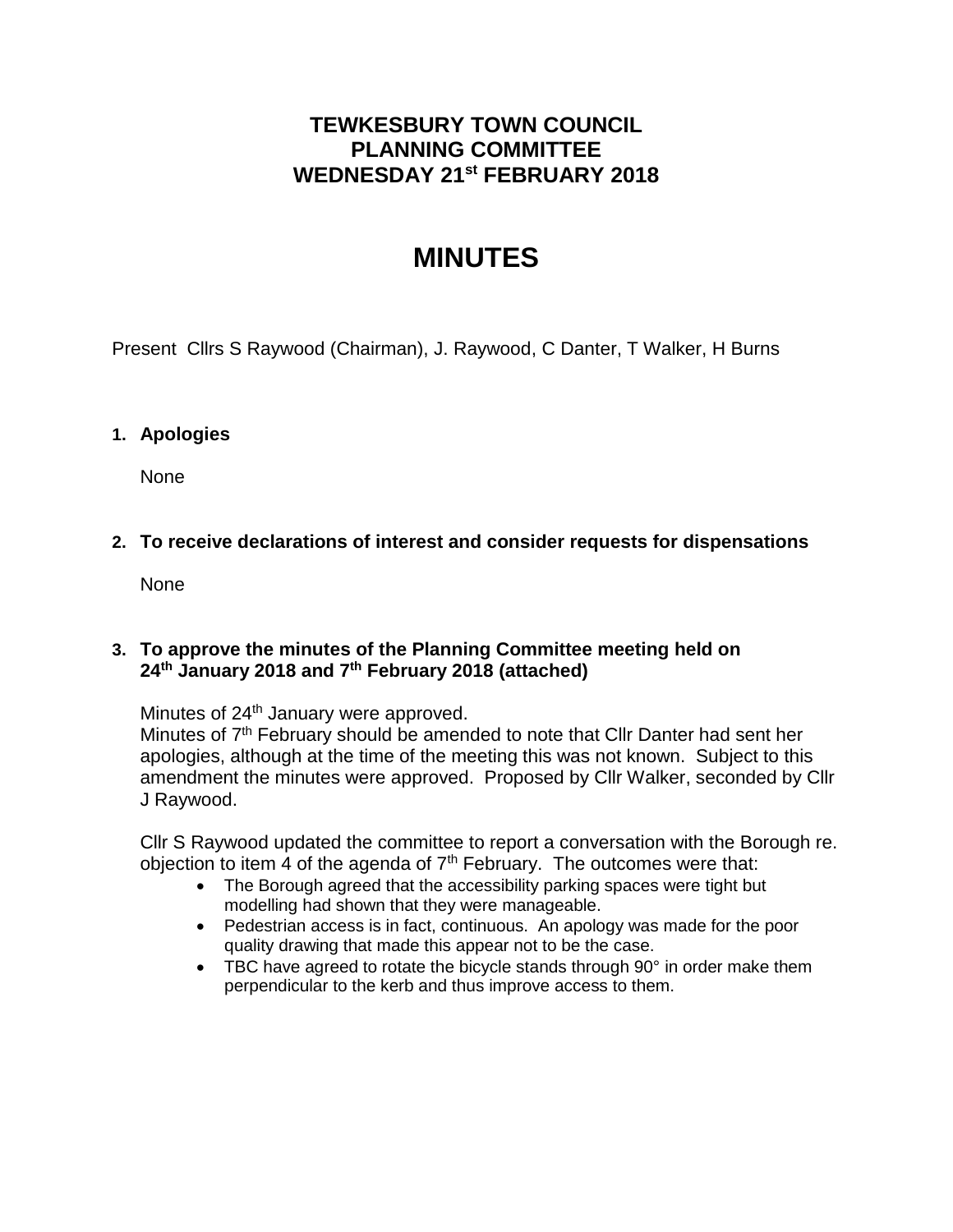### **4. [2 no. fascia signs, 1 no. sign over entrance and 1 no. projecting sign on front](http://publicaccess.tewkesbury.gov.uk/online-applications/applicationDetails.do?activeTab=summary&keyVal=P360OVQDGXI00&prevPage=inTray)  [elevation \(all externally illuminated\), and repainting of all shopfront door and](http://publicaccess.tewkesbury.gov.uk/online-applications/applicationDetails.do?activeTab=summary&keyVal=P360OVQDGXI00&prevPage=inTray)  [window framing and existing stallriser](http://publicaccess.tewkesbury.gov.uk/online-applications/applicationDetails.do?activeTab=summary&keyVal=P360OVQDGXI00&prevPage=inTray)**

Planning Application

10B High Street Tewkesbury Gloucestershire GL20 5AL

Ref. No: 18/00084/LBC| Received: Fri 26 Jan 2018| Validated: Wed 31 Jan 2018| Status: Pending **Consideration** 

### **Requests for consultation**

| Letter Reference:          | Consultee:                    | Date Requested: Expiry Date: |                    | Days to Expiry: |
|----------------------------|-------------------------------|------------------------------|--------------------|-----------------|
| DC/E07000083/P3B8QCQD0IU02 | Tewkesbury<br>Town<br>Council | Fri 02 Feb 2018              | Fri 23 Feb<br>2018 | 10              |
| DC/E07000083/P430QGQD0K202 | Tewkesbury<br>Town<br>Council | Tue 13 Feb<br>2018           | Tue 27 Feb<br>2018 | 14              |
| Observations:              |                               |                              |                    |                 |
| No objection               |                               |                              |                    |                 |

### **5. [2 no. fascia signs, 1 no. sign over entrance and 1 no. projecting sign on front](http://publicaccess.tewkesbury.gov.uk/online-applications/applicationDetails.do?activeTab=summary&keyVal=P360ORQDGXG00&prevPage=inTray)  elevation [\(all externally illuminated\).](http://publicaccess.tewkesbury.gov.uk/online-applications/applicationDetails.do?activeTab=summary&keyVal=P360ORQDGXG00&prevPage=inTray)**

Planning Application

10B High Street Tewkesbury Gloucestershire GL20 5AL

Ref. No: 18/00083/ADV| Received: Fri 26 Jan 2018| Validated: Wed 31 Jan 2018| Status: Pending Consideration

### **Requests for consultation**

| Letter Reference:          | Consultee:                        | Date Requested: Expiry Date: |                    | Days to Expiry: |
|----------------------------|-----------------------------------|------------------------------|--------------------|-----------------|
| DC/E07000083/P3B8FXQD0IU01 | Tewkesbury<br><b>Town Council</b> | Fri 02 Feb 2018              | Fri 23 Feb<br>2018 | 10              |
| DC/E07000083/P430BGQD0K200 | Tewkesbury<br>Town Council 2018   | Tue 13 Feb                   | Tue 27 Feb<br>2018 | 14              |
| Observations:              |                                   |                              |                    |                 |
| No objection               |                                   |                              |                    |                 |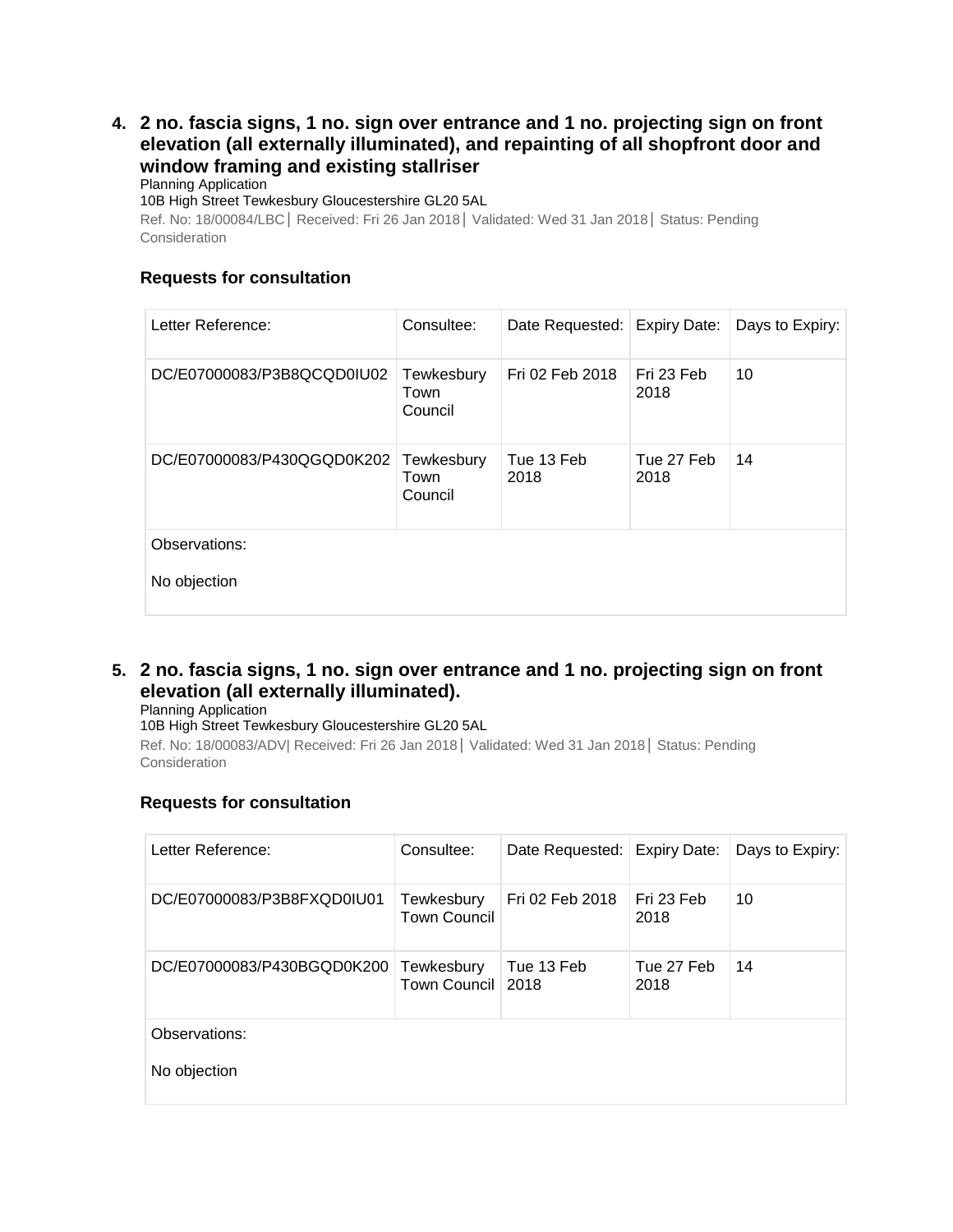### **6. [Erection of a rear garden studio.](http://publicaccess.tewkesbury.gov.uk/online-applications/applicationDetails.do?activeTab=summary&keyVal=P2PCNVQDGV700&prevPage=inTray)**

#### Planning Application

20 Oldfield Tewkesbury Gloucestershire GL20 5QX

Ref. No: 18/00051/FUL| Received: Wed 17 Jan 2018| Validated: Wed 31 Jan 2018| Status: Pending **Consideration** 

#### **Requests for consultation**

| Letter Reference:             | Consultee:                    | Date Requested: Expiry Date: Days to Expiry: |                    |    |
|-------------------------------|-------------------------------|----------------------------------------------|--------------------|----|
| DC/E07000083/P2PCNVQDGV70H    | Tewkesbury<br>Town<br>Council | Fri 02 Feb 2018                              | Fri 23 Feb<br>2018 | 10 |
| Observations:<br>No objection |                               |                                              |                    |    |
|                               |                               |                                              |                    |    |

### **7. [To replace 5 existing wooden framed windows with double glazed UPVC](http://publicaccess.tewkesbury.gov.uk/online-applications/applicationDetails.do?activeTab=summary&keyVal=P31ST2QDGWV00&prevPage=inTray)  [windows.](http://publicaccess.tewkesbury.gov.uk/online-applications/applicationDetails.do?activeTab=summary&keyVal=P31ST2QDGWV00&prevPage=inTray)**

#### Planning Application

#### 7 Old Post Office Alley Oldbury Road Tewkesbury Gloucestershire GL20 5LL

Ref. No: 18/00072/FUL| Received: Wed 24 Jan 2018| Validated: Mon 05 Feb 2018| Status: Pending **Consideration** 

#### **Requests for consultation**

| Letter Reference:                                                       | Consultee:                    | Date Requested: Expiry Date: Days to Expiry: |                    |    |  |
|-------------------------------------------------------------------------|-------------------------------|----------------------------------------------|--------------------|----|--|
| DC/E07000083/P31ST3QDGWV09                                              | Tewkesbury<br>Town<br>Council | Mon 05 Feb<br>2018                           | Mon 26 Feb<br>2018 | 13 |  |
| Observations:<br>No objection, subject to conservation officer comments |                               |                                              |                    |    |  |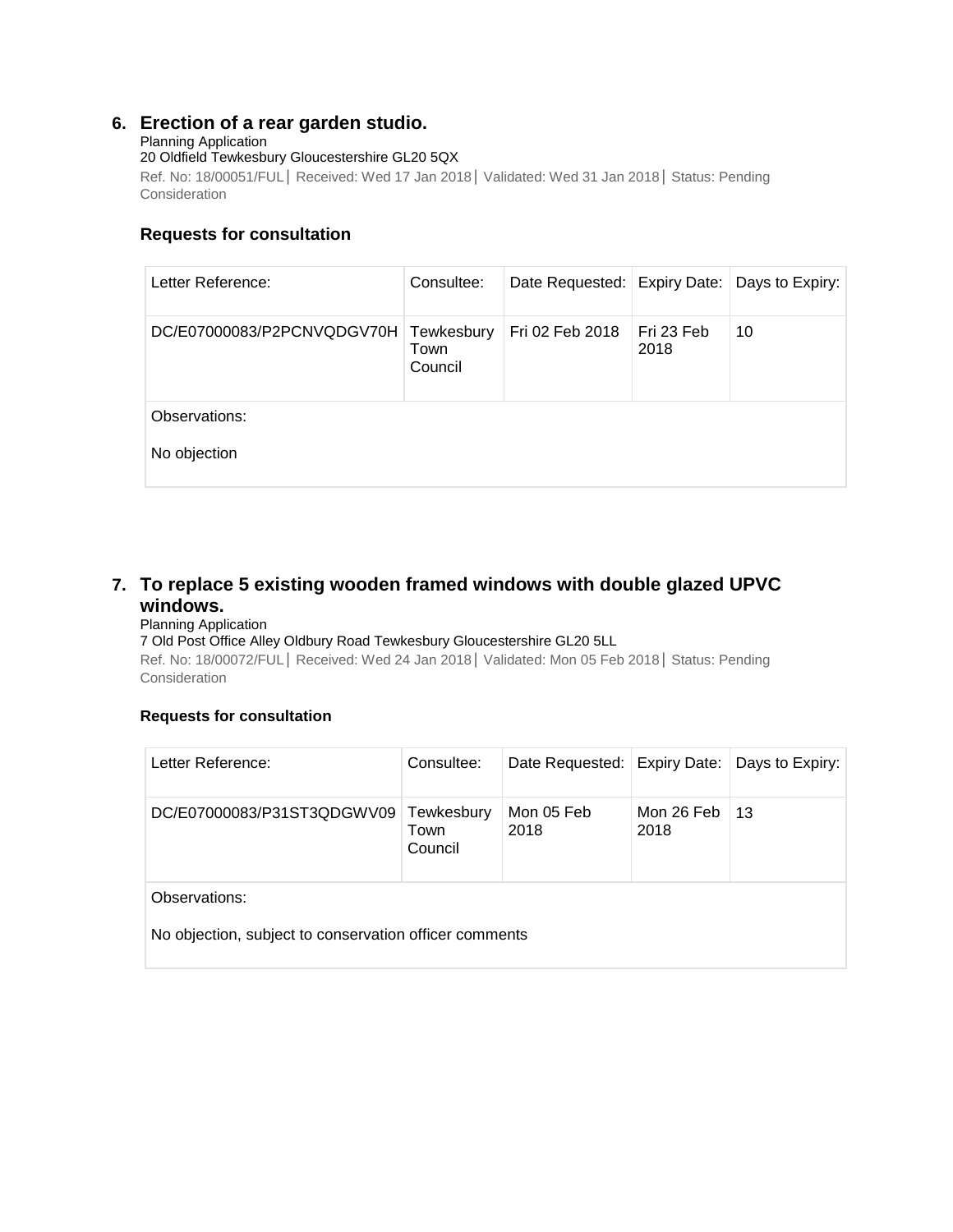### **8. [Ground floor & first floor balcony extension.](http://publicaccess.tewkesbury.gov.uk/online-applications/applicationDetails.do?activeTab=summary&keyVal=P3GM45QDGYN00&prevPage=inTray)**

#### Planning Application

20 King Johns Court Tewkesbury Gloucestershire GL20 6EG

Ref. No: 18/00099/FUL| Received: Thu 01 Feb 2018| Validated: Thu 01 Feb 2018| Status: Pending **Consideration** 

#### **Requests for consultation**

| Letter Reference:          | Consultee:                    | Date Requested: Expiry Date: Days to Expiry: |                    |    |
|----------------------------|-------------------------------|----------------------------------------------|--------------------|----|
| DC/E07000083/P3GM46QDGYN0F | Tewkesbury<br>Town<br>Council | Tue 06 Feb<br>2018                           | Tue 27 Feb<br>2018 | 14 |
| Observations:              |                               |                                              |                    |    |
| No objection               |                               |                                              |                    |    |

### **9. [Erection of single storey extension comprising a canteen, and provision of](http://publicaccess.tewkesbury.gov.uk/online-applications/applicationDetails.do?activeTab=summary&keyVal=P3PVH6QDGZP00&prevPage=inTray)  [associated outdoor seating area](http://publicaccess.tewkesbury.gov.uk/online-applications/applicationDetails.do?activeTab=summary&keyVal=P3PVH6QDGZP00&prevPage=inTray)**

#### Planning Application

Unit 5701 Shannon Place Tewkesbury Business Park Tewkesbury Gloucestershire GL20 8SL Ref. No: 18/00112/FUL| Received: Tue 06 Feb 2018| Validated: Tue 06 Feb 2018| Status: Pending **Consideration** 

### **Requests for consultation**

| Letter Reference:          | Consultee:                    | Date Requested: Expiry Date: |                    | Days to Expiry: |
|----------------------------|-------------------------------|------------------------------|--------------------|-----------------|
| DC/E07000083/P3PVH6QDGZP18 | Tewkesbury<br>Town<br>Council | Thu 08 Feb<br>2018           | Thu 01 Mar<br>2018 | 16              |
| Observations:              |                               |                              |                    |                 |
| No objection               |                               |                              |                    |                 |